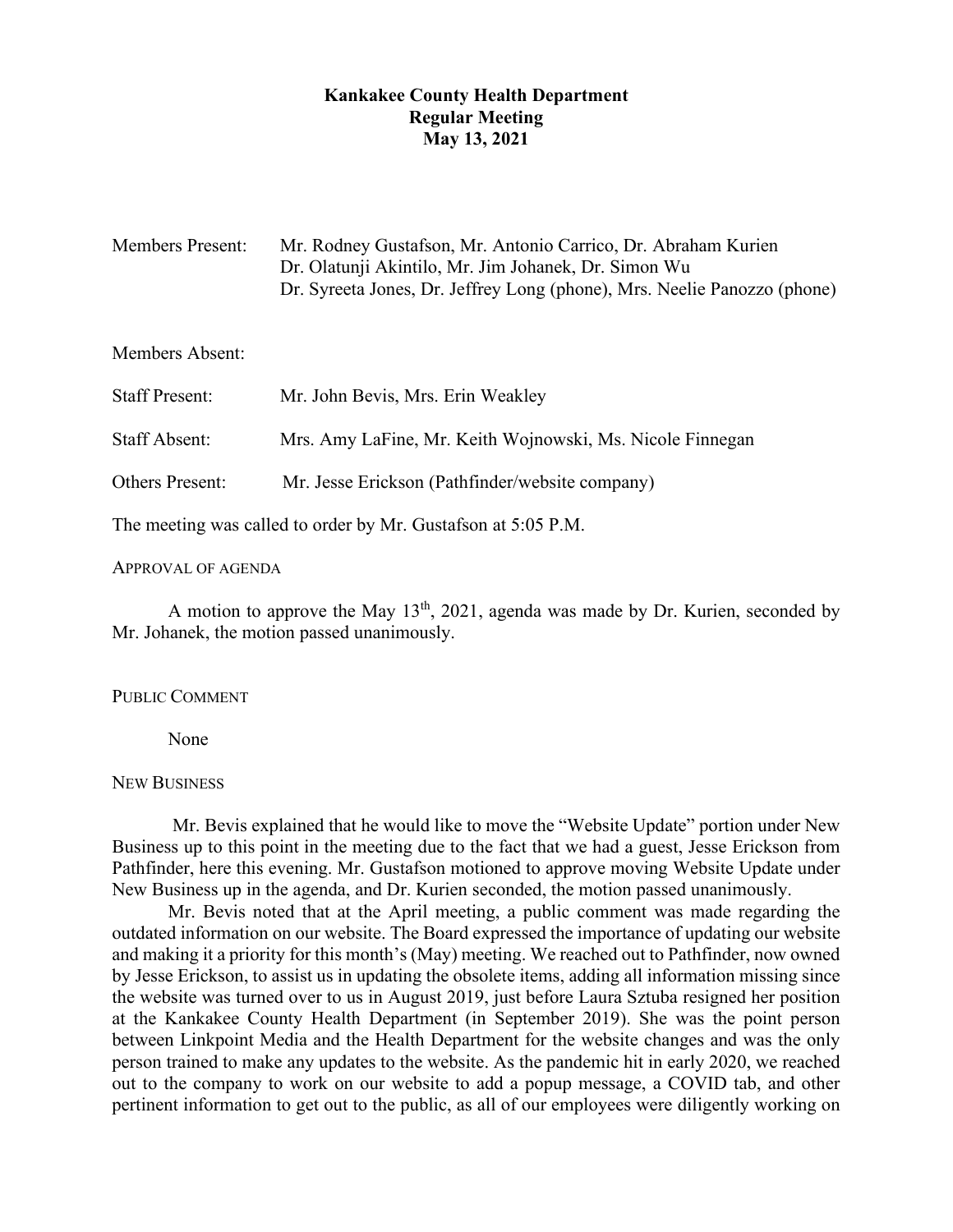other tasks and were unable to make the changes.

Mr. Bevis emphasized that since last month, when we contacted Mr. Erickson regarding the changes needing to be made, Mr. Erickson immediately began making the changes requested and has been very cooperative and helpful. Mr. Bevis then introduced Mr. Erickson. Mr. Erickson apologized for the previous miscommunication and explained that he purchased the company in October 2020 and was unaware of how some of the accounts were previously handled by the previous owner. He then went through the changes made to the website using the laptop/television.

There were previously 2 tabs on the COVID banner that have now been combined and simplified into one tab, the COVID-19 tab at the top was moved over next to the Home button for more visibility, he linked the pages to IDPH's website and data, the Board of Health page was updated with the past members removed and the current members added, the Agendas and Minutes have been added to the current meeting, a Public Comment section was added regarding the current process, the Annual Reports section has been updated with the Budgets, Audits, and Compensation Reports all now being up to date, the WIC page has been updated, and the Press Releases have now all been added as well.

Mr. Bevis commented that we have come a long way in a month and that we sincerely appreciate Mr. Erickson and the time and attention he has put into getting us up to date. Dr. Wu asked how easy or difficult it will be to update in the future and that he is concerned about the lack of training. Mr. Erickson answered that he is willing to train all individuals who will be responsible for any updates. There are some items that are hard coded into the website that would still need to be updated by the company, but most of the updates can be done by staff. He noted that on the Events tab, he walked an employee through how to set up an event, and the employee was able to add additional events on their own without additional training. Dr. Akintilo asked a question about how often the updates will take place. Mr. Erickson answered that his company is available whenever we would need an update. Mr. Carrico commented that he would like to thank Mr. Bevis for his prompt attention to this matter, and that in fact he can see how much more expediently things are being done right now because he contacted the office today regarding an incorrect date on the website and it was fixed within an hour. Mr. Bevis noted that in December/January, two additional employees who also had gained some knowledge about being able to make updates to the website after Mrs. Sztuba left, also resigned, so we really struggled to make updates to the COVID portion of the website. It has been decided that when we have Mr. Erickson provide training, we will train multiple people so that we are not in this position again. Dr. Wu commented that he likes the popup on the website and the fact that it is also in Spanish. He also asked about dedicating staff to the website, Mr. Bevis answered that we will train the 3 Health Promotion Coordinators, one of which is our designated Public Information Officer, and that Nicole will also be trained to update the Administration /Board of Health pages. Dr. Wu asked about links to Facebook, Twitter, other social media sites. Mr. Erickson noted that they would be able to link, either up on the banner, or at the bottom of the page it can show a Live Feed, such as from our Facebook page. Dr. Wu also asked about linking to Indeed for the Job Opportunities, Mr. Erickson answered that an integration can be made, or that our job application can be put on the website that will provide the information needed. Dr. Akintilo asked about how much the changes are going to cost. Mr. Erickson noted it is their hourly charge and asked about our annual plan. Mrs. Weakley noted that we paid \$420 for the year, which is for unmanaged hosting. Mr. Erickson noted that we can also upgrade to \$660 per year, which would then include ½ hour of changes allowed per month. Mr. Johanek thanked Mr. Erickson for fixing the website. Mr. Bevis acknowledged the speed with which Mr. Erickson was able to make the changes and then also thanked Mr. Erickson for volunteering to come to the Board of Health meeting to show the changes made and answer any questions the members may have regarding the website or his company. The Board thanked Mr. Erickson for his time.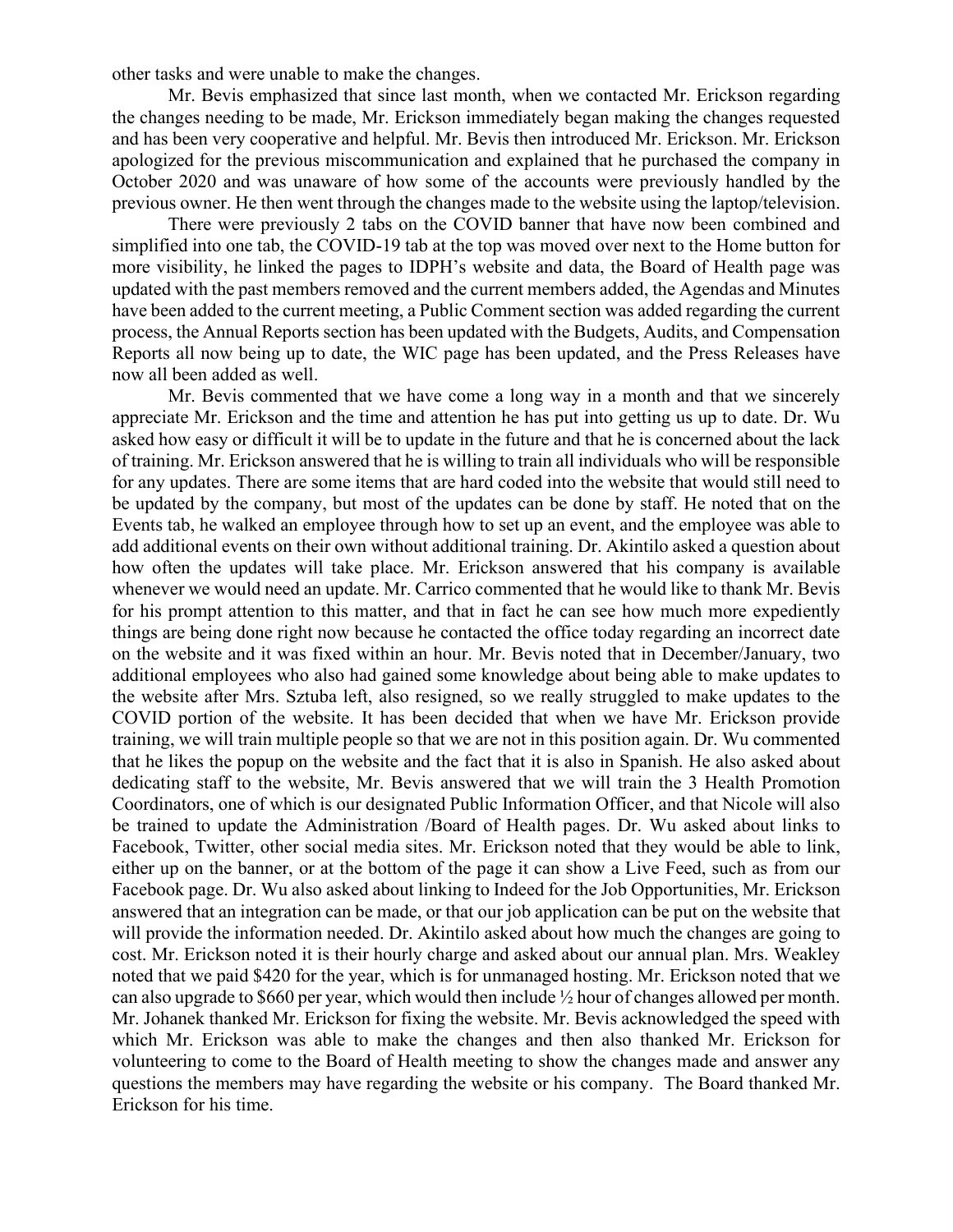#### APPROVAL OF MINUTES

A motion was made by Dr. Akintilo to accept the April  $15<sup>th</sup>$ , 2021, Board of Health minutes, seconded by Mr. Johanek, the motion passed unanimously.

#### EMPLOYEE INFORMATION

Mr. Bevis announced that last month we had made an offer for a new Sanitarian to replace Julie Larsen's position, who moved over into one of the open Health Promotion Coordinator positions. The new Sanitarian is Dana James and he started 5/3/2021. We also filled the two contractual Contact Tracer positions with bilingual individuals, so that is a great asset in that department.

### DIVISION REPORTS

#### *Client Services*

 Family Case Management certification review is coming up on 5/26/2021; this is a periodic site review on whether we are completing the deliverables per the grant. It is covering the grant year of  $7/1 - 6/30$  and will be interesting due to the changes that COVID caused, including no home visits and the inception of telehealth appointments and closing the building to clients. Healthworks has been reorganized and taken over from DCFS to Aetna Better Health Youth Care, a managed care contract model. We were required to complete a Due Diligence package which has been submitted, we are still awaiting the review and approval on that package. Under WIC, DHS has extended the emergency/drive-up & virtual appointments to 08/21; they are also utilizing telehealth appointments. Under Chronic & Communicable Disease, vaccine inventory was completed to make sure that what we had on hand was what the state was showing should be available; inventory was matched. The state is starting a new program where if we go through another surge, and it is beyond what our current staff can keep up with, the state now has a surge team to take the overflow and will pick up the contact tracing duties. Right now, we can handle our current active cases in house.

### *Environmental Health*

Mr. Bevis indicated that there is no new report from Mr. Wojnowski, however, Mr. Bevis wanted to report that we are still receiving complaints on masking issues. The Environmental Health team is investigating those complaints per the protocol previously agreed upon at the Board of Health meetings last fall.

### *Administrator's Report*

Mr. Bevis reported that as of today, we are at 14,304 cases, 192 deaths, 12,656 recoveries; last month the region positivity rate was 5.3%, today it stands at 4.1%. Kankakee County is at 3.7%, Will County is at 4.2%. We are well under the governor's numbers as far as tripping any metrics; the governor is starting the bridge tomorrow where if we maintain good numbers for 28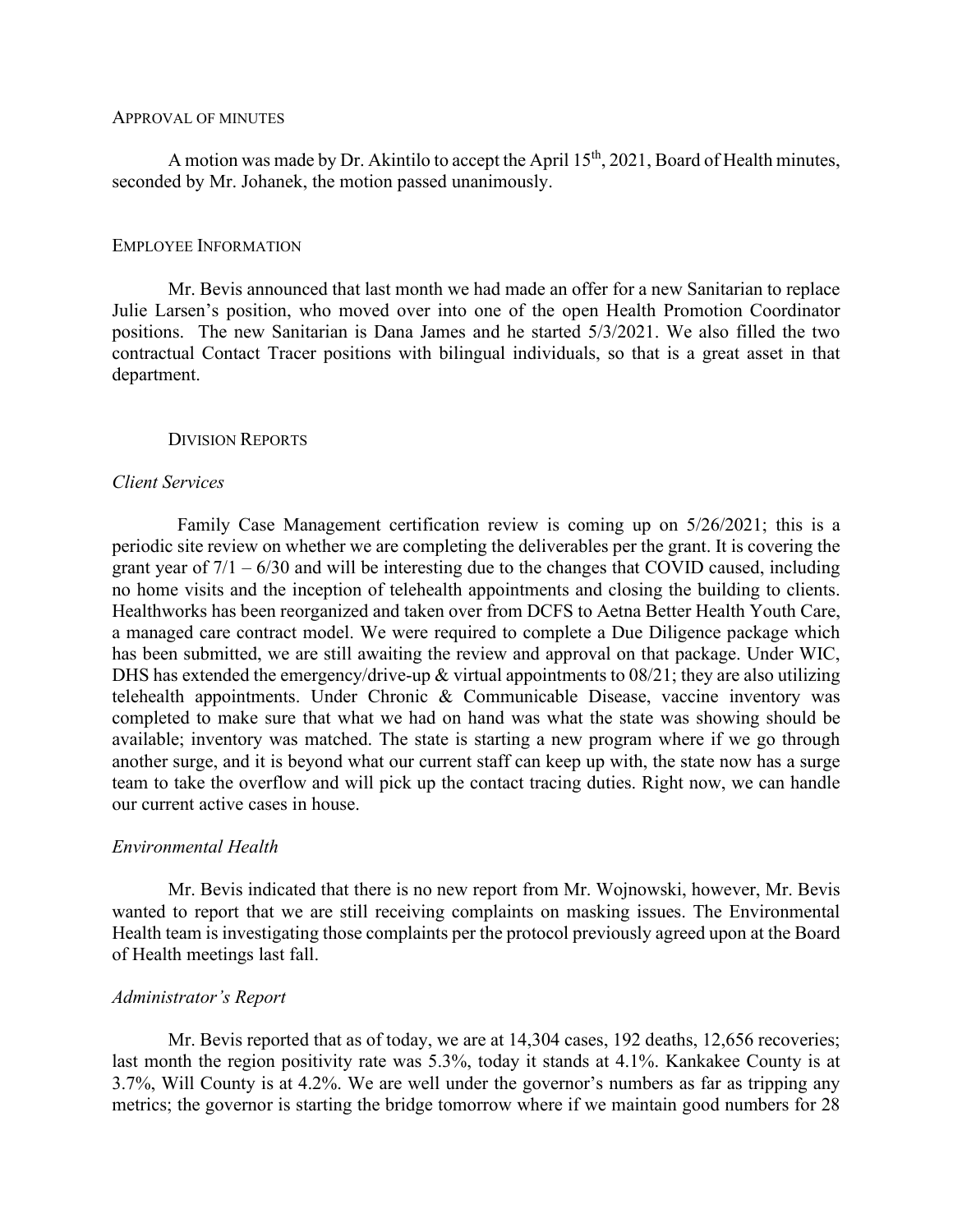days, he will process us to phase 5. The CDC came out with new guidance regarding anyone who is fully vaccinated, need not have to wear a mask inside or outside. Dr. Wu asked the question on how one can tell if someone is fully vaccinated; Mr. Bevis answered that we will not know and that we are awaiting further guidance from the governor on the process.

Next week is the second dose event by the National Guard event in which 829 doses were given back in April (20,21,22). We were contacted by the State to see if we would be willing to also "fill in" with Johnson and Johnson vaccine, since we did not fulfill the 2100 slots with Moderna vaccinations in April. We will be accepting preregistrations and/or walkups as well for either vaccine. If anyone chooses a Moderna (first-dose) shot, their second dose will be administered at the Health Department in 4 weeks. Those dates for the National Guard event are May 18, 19, 20. Mr. Bevis also thanked Mr. Johanek for donating lunch one of the days, Subway has also agreed to donate lunch one of the days as well. (Monical's Pizza was the 3<sup>rd</sup> contributor.) Last month, we received donations of lunches from Crème of the Crop, Jimmy Johns, and Poor Boys. John applauded the service men and women who are away from their families 2-3 months at a time, they work from 8am-6pm, and they do not get much time for a break. Mr. Gustafson came and helped at the last event with traffic control, so that was appreciated as well. The event will be held at the First Church of the Nazarene on Entrance Ave in Kankakee, by the Bishop McNamara High School. The facility is huge and boasts lots of parking, we received a lot of good comments from the first event held there.

This Saturday at the Farmers Market, there is a Mental Health Fair; we will have a booth set up and will offer J&J shots to gauge interest there in a public setting. Interest seems to be waning, so we are hoping that if we are out in the public, people will see it as a convenience since they are already there.

We are also coordinating with Herscher High School next Saturday, who is hosting a Hazardous Waste Event in their parking lot with IEPA. The state called and asked if we would be willing to host there, but due to staffing we are unable to do so at that event, so the State will be providing the vaccination event there.

Mr. Bevis expressed that the staff have been tremendous. We are about a year and 5 months into the pandemic, but they still do what they need to do, and with a smile. We have received a lot of great feedback from our clients about our staff being friendly and helpful. We are approaching the end of the mass vaccination clinic dates and will start to transition into adding those that still want the vaccine into our clinic appointment schedule on certain days. The governor has been reaching out to doctors and pediatrician offices to sign up to be able to administer the vaccines in their offices.

#### ADMINISTRATIVE REPORTS

# *Financial Status*

Mrs. Weakley updated the Board on April 2021 financials. For April 2021, we should be at 41.6% of the year. Our revenues are short right now at 23.21%. Our expenses are being held steady at 29.74%, but we are still showing a current loss of \$290,716.43. For our cash on hand: we have \$1,019,914.10 in the IPTIP account, \$1,014,707.43 in the money market account, \$868,645.42 in the checking account, and there are \$9916.00 in outstanding checks. Total Cash